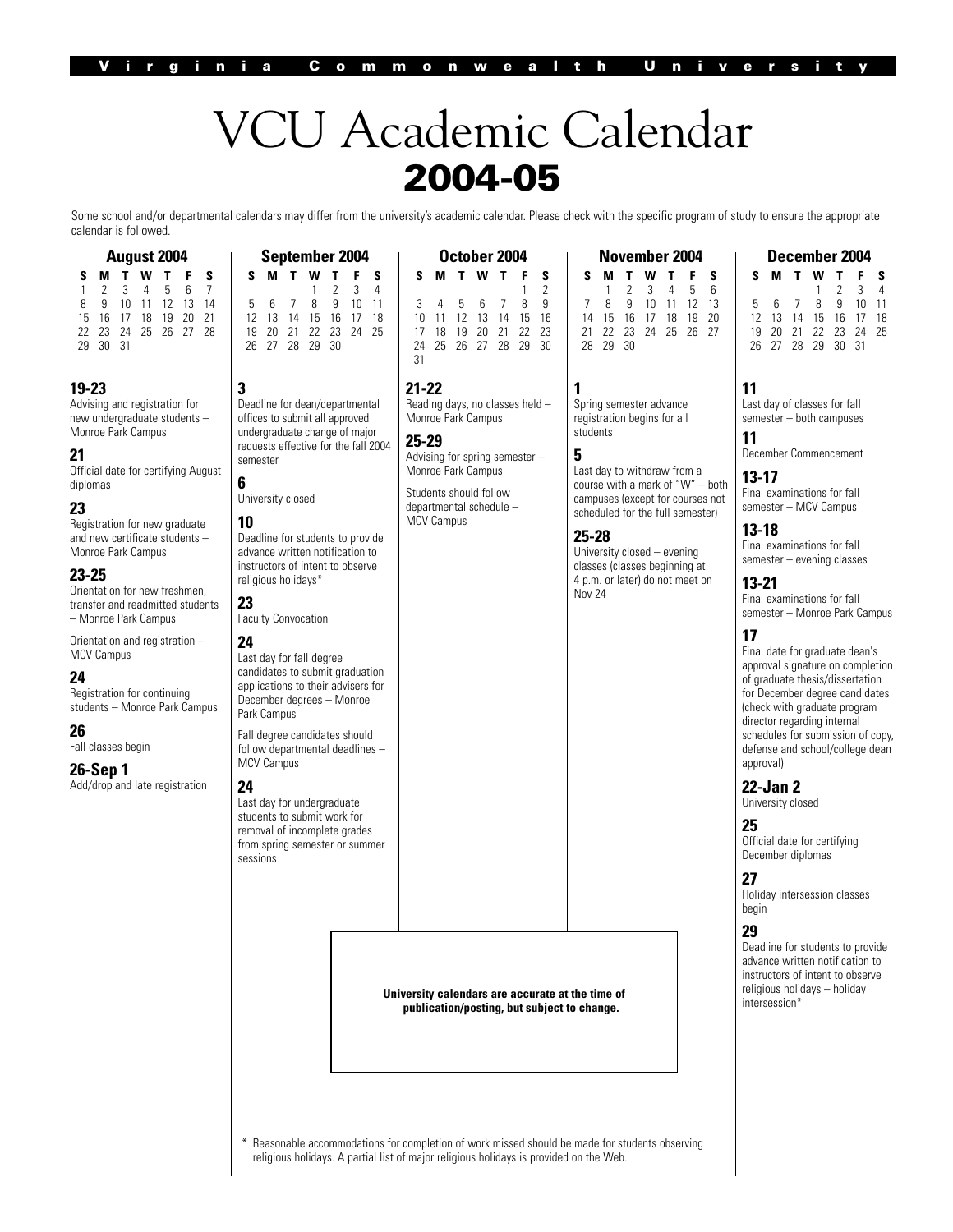# VCU Academic Calendar 2004-05

Some school and/or departmental calendars may differ from the university's academic calendar. Please check with the specific program of study to ensure the appropriate calendar is followed.

 $\overline{\phantom{a}}$ 

**March 2005**

 $\overline{\phantom{a}}$ 

**April 2005**

**May 2005 SMTWT F S** 1 234567 8 9 10 11 12 13 14 15 16 17 18 19 20 21 22 23 24 25 26 27 28

| S<br>S<br>F<br>T<br>w<br>Т<br>M<br>1<br>8<br>b<br>15<br>9<br>10<br>12<br>13<br>14<br>11<br>22<br>19<br>20<br>21<br>-17<br>18<br>16<br>25 26 27 28 29<br>23<br>-24                                                                                                                                                                                                                                                                                                                                                                                                                                                                                                                                              | S<br>S<br>м<br>5<br>3<br>4<br>9<br>10<br>12<br>8<br>11<br>6<br>19<br>13<br>14<br>15<br>16<br>17<br>18<br>20<br>21<br>22<br>23<br>24<br>25<br>26<br>27<br>- 28 | S<br>м<br>3<br>5<br>4<br>8<br>9<br>10<br>12<br>6<br>11<br>13<br>15<br>- 16<br>17<br>18<br>19<br>14<br>22<br>25<br>20<br>23<br>24<br>-26<br>21<br>27  28  29  30  31                                                                                                                                                                                                                     | S<br>Т<br>s<br>M<br>w<br>2<br>9<br>8<br>3<br>5<br>16<br>10<br>12<br>13<br>15<br>11<br>14<br>23<br>17<br>18<br>19<br>20<br>21<br>22<br>25 26<br>27 28 29 30<br>24 | S<br>S<br>7<br>8<br>10<br>9<br>12<br>14<br>15<br>17<br>18<br>19<br>20<br>21<br>16<br>27 28<br>22<br>23<br>24<br>25<br>26<br>29<br>30 31                                                                                                                                                                                                                                                                                                                                                                                                                                                                                                                                                                                                                                     |
|----------------------------------------------------------------------------------------------------------------------------------------------------------------------------------------------------------------------------------------------------------------------------------------------------------------------------------------------------------------------------------------------------------------------------------------------------------------------------------------------------------------------------------------------------------------------------------------------------------------------------------------------------------------------------------------------------------------|---------------------------------------------------------------------------------------------------------------------------------------------------------------|-----------------------------------------------------------------------------------------------------------------------------------------------------------------------------------------------------------------------------------------------------------------------------------------------------------------------------------------------------------------------------------------|------------------------------------------------------------------------------------------------------------------------------------------------------------------|-----------------------------------------------------------------------------------------------------------------------------------------------------------------------------------------------------------------------------------------------------------------------------------------------------------------------------------------------------------------------------------------------------------------------------------------------------------------------------------------------------------------------------------------------------------------------------------------------------------------------------------------------------------------------------------------------------------------------------------------------------------------------------|
| 30 31<br>-2<br>Iniversity offices closed<br>loliday intersession classes end<br>$1 - 13$<br>dvising, registration and<br>rientation for new<br>ndergraduate students-<br><b><i>Aonroe Park Campus</i></b><br>3<br>legistration for new graduate<br>nd new certificate students -<br><b>Monroe Park Campus</b><br>14<br>legistration for continuing<br>tudents - Monroe Park Campus<br>7<br>Iniversity closed<br>8<br>pring classes begin<br>18-24<br>dd/drop and late registration<br>14<br>leadline for dean/departmental<br>ffices to submit all approved<br>ndergraduate change of major<br>equests effective for the<br>pring 2005 semester<br>ast day for spring degree<br>andidates to submit graduation | 16<br>Last day for undergraduate<br>students to submit work for<br>removal of incomplete grades for<br>fall semester                                          | $13 - 20$<br>Spring break for both campuses<br>21<br>Summer advance registration<br>begins<br>25<br>Last day to withdraw from a<br>course with a mark of "W" - both<br>campuses (except for courses not<br>scheduled for the full semester)<br>28-Apr 1<br>Advising for fall semester -<br>Monroe Park Campus<br>Students should follow<br>departmental schedule -<br><b>MCV Campus</b> | 4<br>Fall semester advance<br>registration begins                                                                                                                | 3<br>Classes end for spring semester<br>- Monroe Park Campus; evening<br>classes continue through May 7<br>4<br>Reading day - Monroe Park<br>Campus<br>$5 - 13$<br>Final examinations for spring<br>semester - Monroe Park Campus<br>6<br>Last day of classes for spring<br>semester - MCV Campus<br>$9 - 13$<br>Final examinations for spring<br>semester - MCV Campus<br>$9 - 14$<br>Final examinations for spring<br>$semester - evening classes$<br>13<br>Final date for graduate dean's<br>approval signature on completion<br>of graduate thesis/dissertation<br>for May degree candidates (check<br>with graduate program director<br>regarding internal schedules for<br>submission of copy, defense and<br>school/college dean approval)<br>21<br>May Commencement |
| pplications to their advisers for<br>Aay degrees - Monroe Park<br>ampus'<br>pring degree candidates should<br>ollow departmental deadlines -<br><b>ACV Campus</b><br>28<br>eadline for students to provide<br>dvance written notification to<br>nstructors of intent to observe<br>eligious holidays*                                                                                                                                                                                                                                                                                                                                                                                                          |                                                                                                                                                               | University calendars are accurate at the time of<br>publication/posting, but subject to change.                                                                                                                                                                                                                                                                                         |                                                                                                                                                                  |                                                                                                                                                                                                                                                                                                                                                                                                                                                                                                                                                                                                                                                                                                                                                                             |
|                                                                                                                                                                                                                                                                                                                                                                                                                                                                                                                                                                                                                                                                                                                |                                                                                                                                                               |                                                                                                                                                                                                                                                                                                                                                                                         |                                                                                                                                                                  |                                                                                                                                                                                                                                                                                                                                                                                                                                                                                                                                                                                                                                                                                                                                                                             |

Reasonable accommodations for completion of work missed should be made for students observing religious holidays. A partial list of major religious holidays is provided on the Web.

#### **1-2**

University off

#### **8**

**January 2005**

**February 2005**

 $\mathbb{L}$ 

#### **11-13**

Advising, regi orientation fo undergraduat Monroe Park

#### **13**

#### **14**

# **17**

University clo

#### **18**

#### **18-24**

Add/drop and

#### **24**

#### **28**

#### **28**